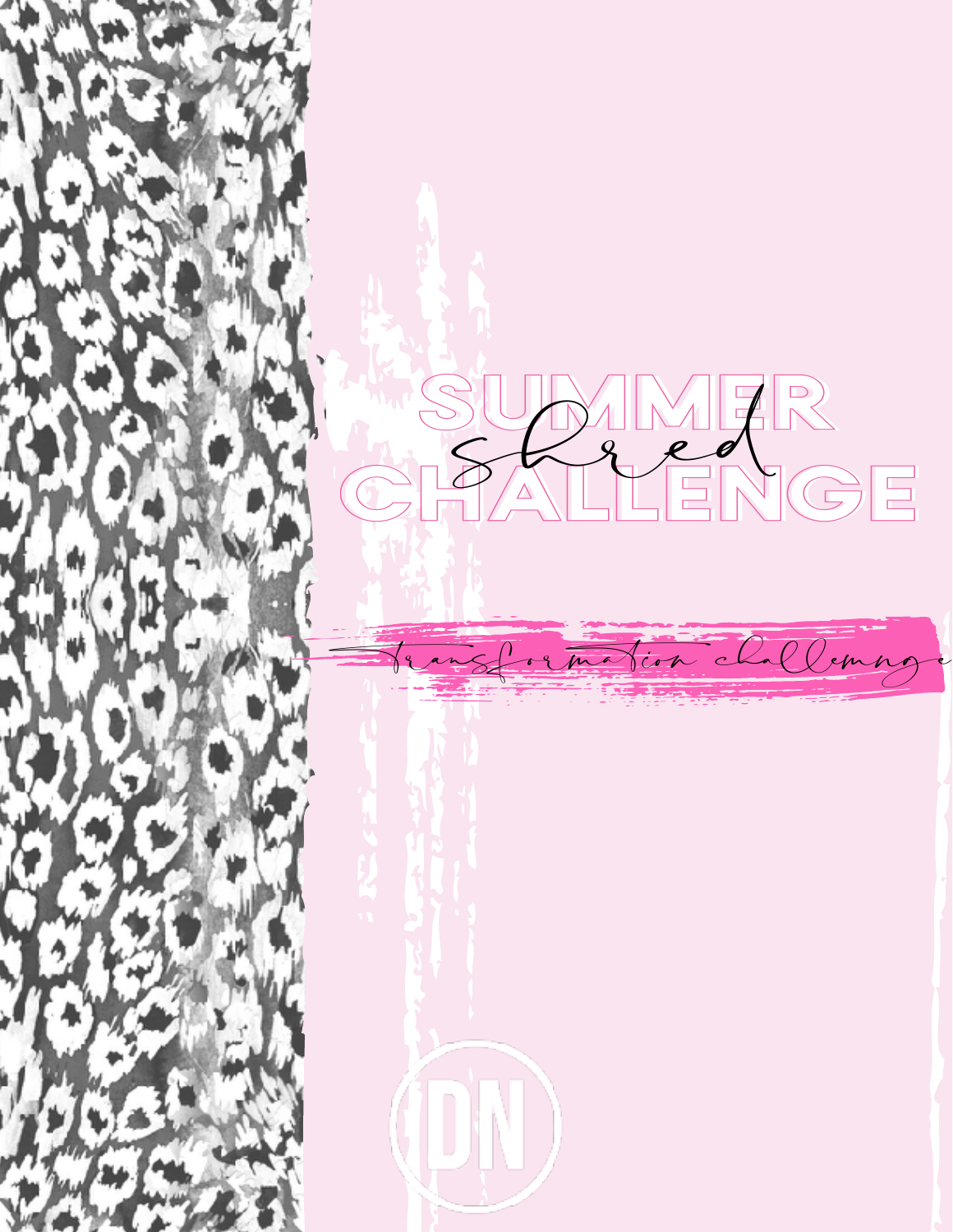

 $U$  come to the squad!

# Thank you for wanting to join my next challenge and for letting me be your coach!

# THIS IS a small intro to show you what to expect out of this new challenge if you decided to join.

# This is a 6 week challenge starting on 05/06/2019 and ending on 06/14/2019.

My goal DURING THIS CHALLENGE is to help improve your relationship with the most important person in your life;

*yoursf.*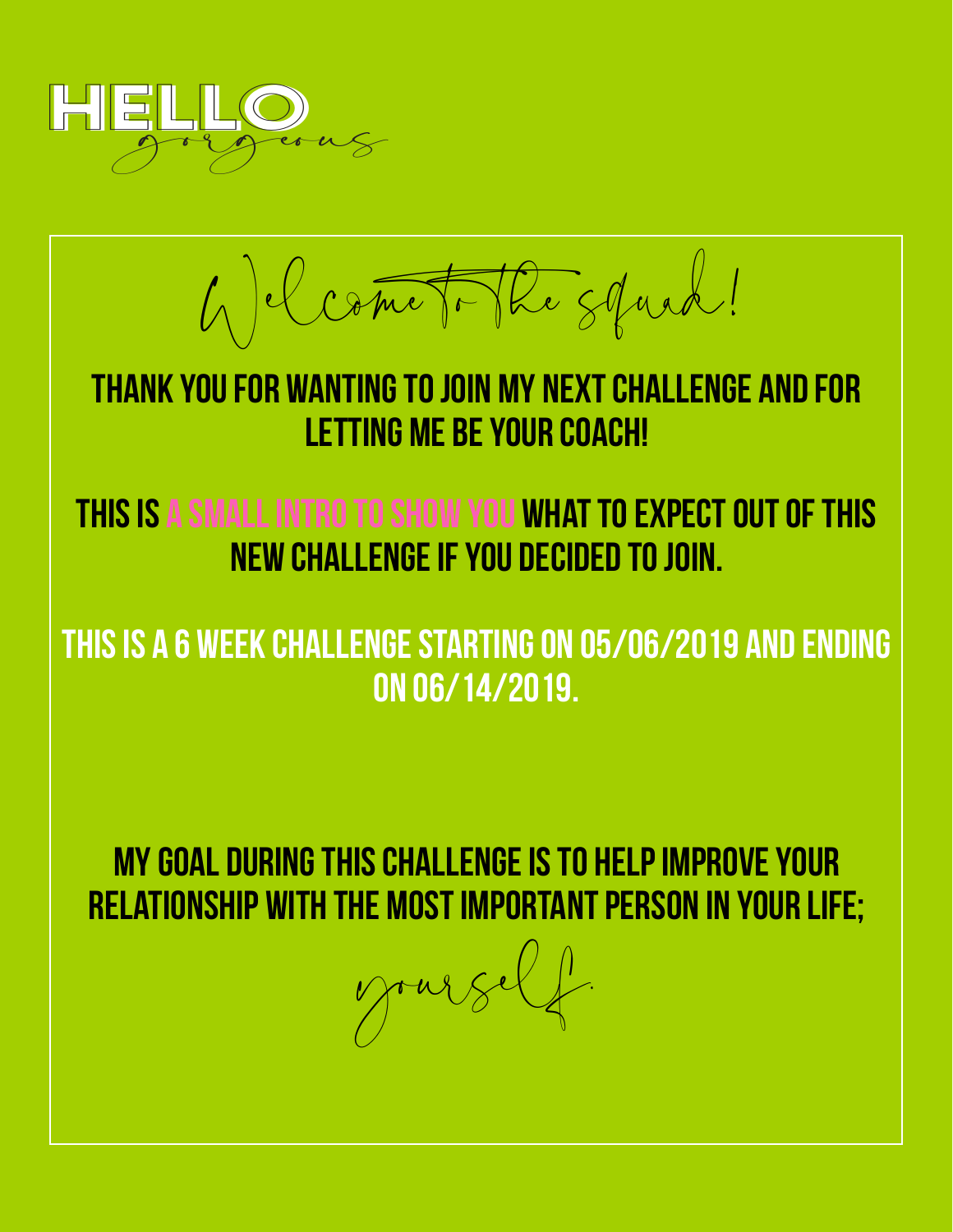BEFORE YOU START CHALLENGE CALENDAR NUTRITIONAL ASPECT EXERCISE ROUTINES SAMPLE ROUTINES **9** PRIZES

 $cohom\$ 

### **None of the content on this program should be broadcasted, transmitted or sold without the permission of the writer/publisher Darihana Nova and those who do will be prosecuted to every extend of the law.**

We strongly advise that you consult with your physician before beginning this workout program, as not all exercises are suitable for different individuals and levels of fitness. This program was built for healthy individuals with a solid baseline of fitness. Darihana Nova has no medical experience or title and cannot suggest which exercises or workouts that will work for a specific individual. This program is for educational purposes only and should not be used as a substitute for professional medical advice. You should understand that when you are involved in any exercise or workout program, there is the possibility of physical injury. If you engage in this exercise or workout program, you agree that you do so at your own risk, are voluntarily participating in these activities, assume all risk of injury to yourself, and agree to release and discharge Darihana Nova from any and all claims or causes of action, known or unknown, arising out of Darihana Nova's negligence.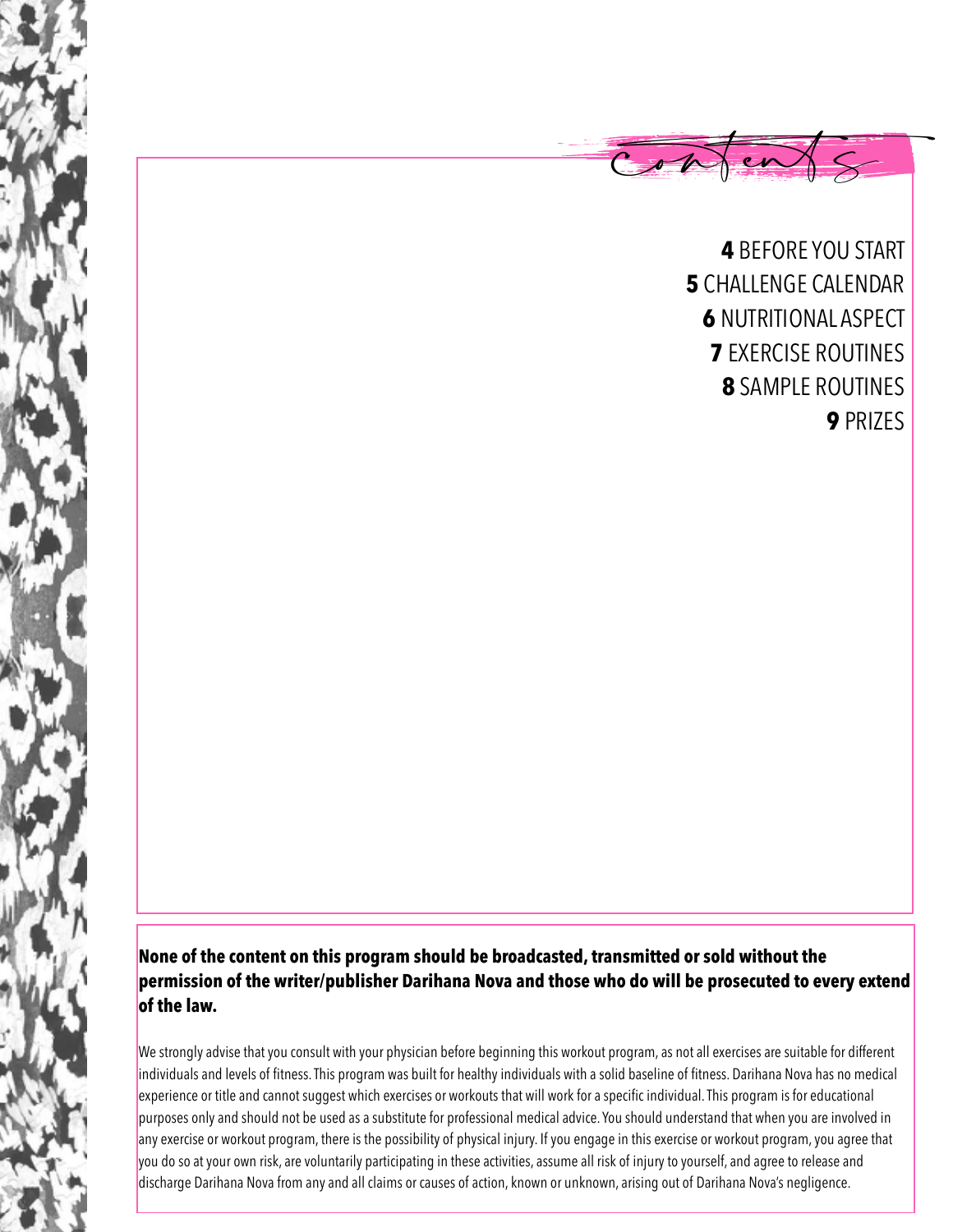

To follow this challenge you will need the following equipment Latex resistance bands, anti-slip cotton resistance bands, a pair of dumbbells and kettlebell (and ankle weights if you're doing the at home option. You can click here to purchase my brand of cotton and latex resistance bands : *[https://darihana-nova-fitness.myshopify.com](https://darihana-nova-fitness.myshopify.com/discount/BROKE)*

### 2 This challenge is done via a facebook group where workouts are posted weekly every Sunday.

In this group you'll be able to interact with other girls following the challenge and myself. You'll have access to me at all times via the fb group or groupchat as well as the support of other women sharing a common goal!

EVERYONE starts and finishes the challenge on the same date; workouts are 5 days a week and can be done at home/ or a gym. You will be able to alternate as you please between home or gym

workouts to ensure you're on track!

1

 $\mathcal{E}$ 

44

CHALLENGE IS SENT TO EVERYONE ON THE SAME DATE, EVERYONE STARTS ON THE SAME DATE: August 8TH, 2019.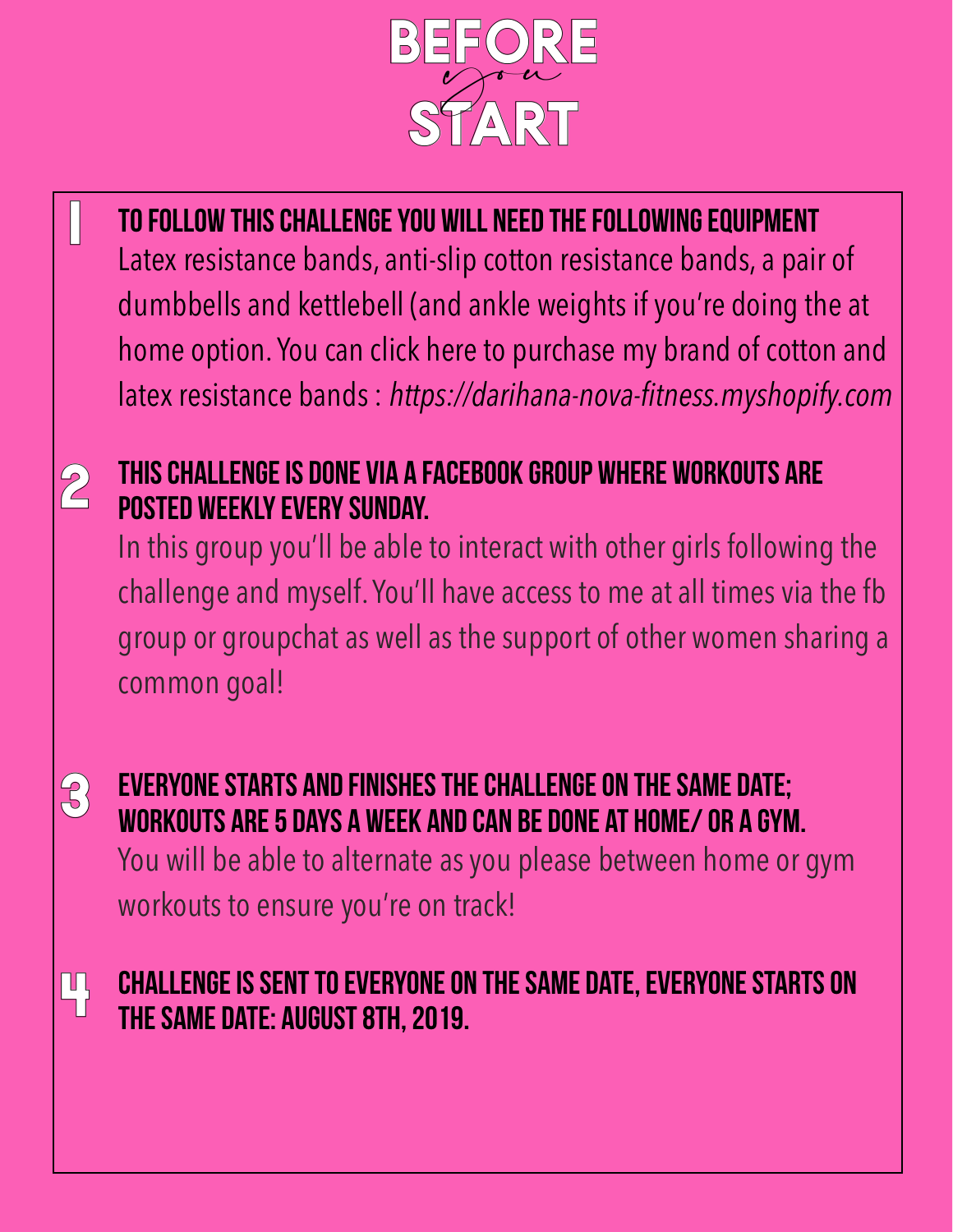CHECKin

Check-ins will occur AT THE **BEGINNING** AND **END** OF THIS CHALLENGE. **You will have three**  days to check in (see calendar). For the checkins you will be checking in with me to submit photos, weight, height & measurements. **THE LAST Sunday** you will email me and send in your stats (photos, weight, inches and mental status). YOU WILL RECEIVE INSTRUCTIONS AFTER JOINING THE challenge ON HOW TO SUBMIT BEFORE PHOTOS/MEASUREMENTS/STATS. These check in's

| <b>WEEK O</b>     | <b>SUN 7/28</b>                                | <b>MON 7/29</b>                                                      | <b>TUE 7/30</b> | <b>WED 7/31</b> | <b>THU 8/1</b>                 | <b>FRI 8/2</b>                 | <b>SAT 8/3</b>                    |
|-------------------|------------------------------------------------|----------------------------------------------------------------------|-----------------|-----------------|--------------------------------|--------------------------------|-----------------------------------|
|                   |                                                |                                                                      |                 |                 | <b>SUBMIT</b><br><b>PHOTOS</b> | <b>SUBMIT</b><br><b>PHOTOS</b> | <b>SUBMIT</b><br><b>PHOTOS</b>    |
|                   |                                                |                                                                      |                 |                 |                                |                                |                                   |
| <b>WEEK1</b>      | <b>SUN 8/4</b>                                 | <b>MON 8/5</b>                                                       | <b>TUE 8/6</b>  | <b>WED 8/7</b>  | <b>THU 8/8</b>                 | <b>FRI 8/9</b>                 | <b>SAT 8/10</b>                   |
|                   | <b>SUBMIT</b><br><b>PHOTOS</b>                 | <b>GYM</b>                                                           | <b>GYM</b>      | <b>GYM</b>      | <b>GYM</b>                     | <b>GYM</b>                     | <b>REST</b>                       |
| <b>WEEK2</b>      | <b>SUN 8/11</b>                                | <b>MON 8/12</b>                                                      | <b>TUE 8/13</b> | <b>WED 8/14</b> | <b>THU 8/15</b>                | <b>FRI 8/16</b>                | <b>SAT 8/17</b>                   |
|                   | <b>REST</b>                                    | GYM                                                                  | GYM             | GYM             | GYM                            | <b>GYM</b>                     | <b>REST</b>                       |
| WEEK <sub>3</sub> | <b>SUN 8/18</b>                                | <b>MON 8/19</b>                                                      | <b>TUE 8/20</b> | <b>WED 8/21</b> | <b>THU 8/22</b>                | <b>FRI 8/23</b>                | <b>SAT 8/24</b>                   |
|                   | <b>REST</b>                                    | <b>GYM</b>                                                           | <b>GYM</b>      | <b>GYM</b>      | <b>GYM</b>                     | <b>GYM</b>                     | <b>REST</b>                       |
| WEEK4             | <b>SUN 8/25</b>                                | <b>MON 8/26</b>                                                      | <b>TUE 8/27</b> | <b>WED 8/28</b> | <b>THU 8/29</b>                | <b>FRI 8/30</b>                | <b>SAT 8/31</b>                   |
|                   | <b>REST</b>                                    | GYM                                                                  | GYM             | <b>GYM</b>      | <b>GYM</b>                     | <b>GYM</b>                     | <b>REST</b>                       |
| WEEK <sub>5</sub> | <b>SUN 9/1</b>                                 | <b>MON 9/2</b>                                                       | <b>TUE 9/3</b>  | <b>WED 9/4</b>  | <b>THU 9/5</b>                 | <b>FRI 9/6</b>                 | <b>SAT 9/7</b>                    |
|                   | <b>REST</b>                                    | <b>GYM</b>                                                           | <b>GYM</b>      | <b>GYM</b>      | <b>GYM</b>                     | <b>GYM</b>                     | <b>REST</b>                       |
| WEEK <sub>6</sub> | <b>SUN 9/8</b>                                 | <b>MON 9/9</b>                                                       | <b>TUE 9/10</b> | <b>WED 9/11</b> | <b>THU 9/12</b>                | <b>FRI 9/13</b>                | <b>SAT 9/14</b>                   |
|                   | <b>REST</b>                                    | GYM                                                                  | <b>GYM</b>      | <b>GYM</b>      | <b>GYM</b>                     | <b>GYM</b>                     | <b>END OF</b><br><b>CHALLENGE</b> |
|                   |                                                |                                                                      |                 |                 |                                |                                | <b>REST</b>                       |
| <b>WEEK7</b>      | <b>SUN 9/15</b>                                | <b>TUES 9/16</b>                                                     |                 |                 |                                |                                |                                   |
|                   | <b>SUBMIT</b><br><b>FINAL</b><br><b>PHOTOS</b> | <b>LAST DAY</b><br><b>TO SUBMIT</b><br><b>FINAL</b><br><b>PHOTOS</b> |                 |                 |                                |                                |                                   |

THESE DATES ARE SOME GUIDELINES, HOWEVER YOU CAN CHANGE YOUR WORKOUT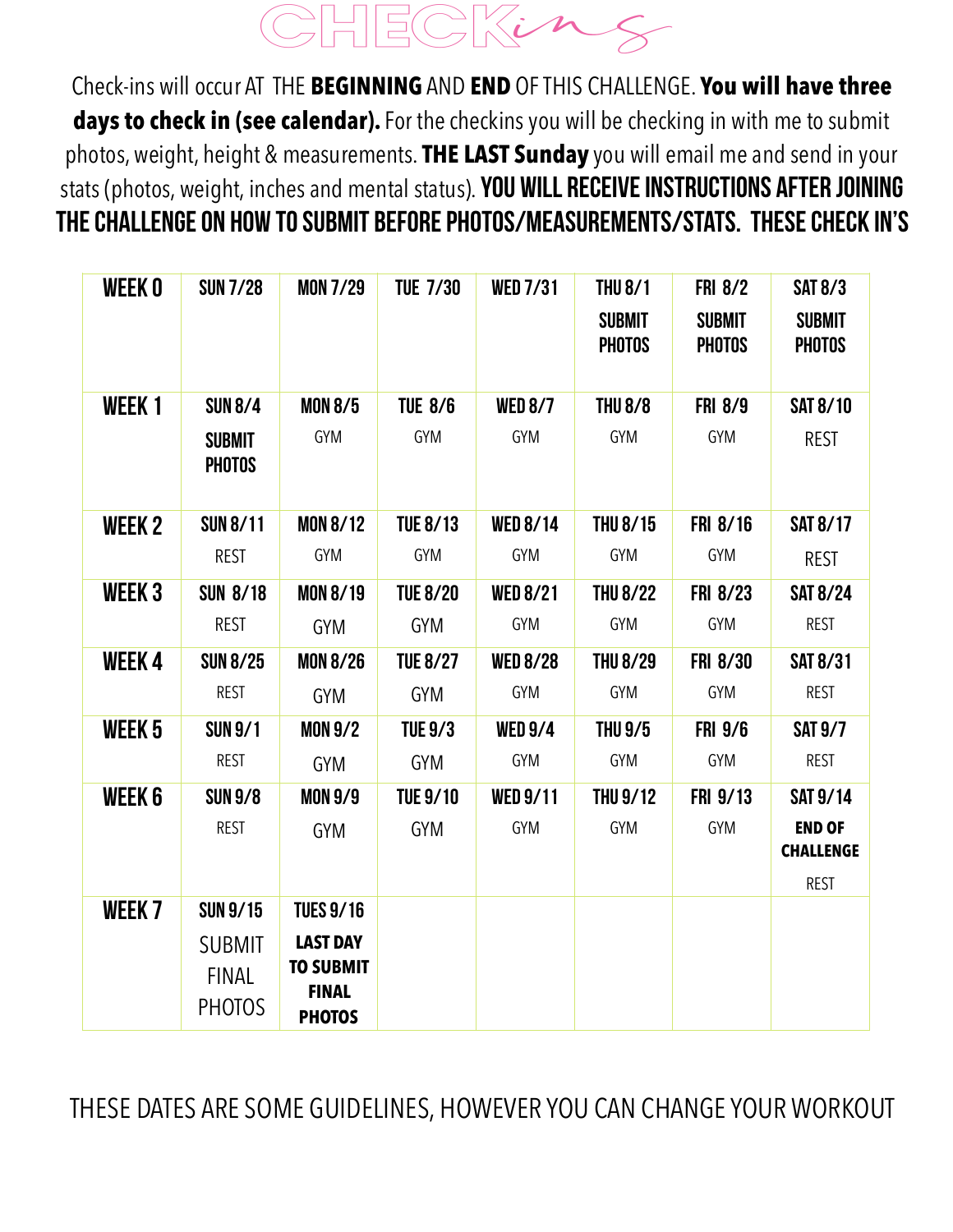

After joining the program you'll have access to:

- $\circ$  A detail ed guide explaining how to calculate your macros (your calorie, fat, carb and protein intake) you can use for reference during/after the challenge.
- $\circ$  This plan can be used for weight gain / weight loss / weight maintenance.
- VEGAN/VEGETARIAN FRIENDLY.
- $\circ$  Grocery list of foods to eat and foods to stay away from.
- Meal ideas.
- Supplement suggestions.
- Weekly meal ideas/recipes posted on the facebook group.
- $\circ$  alternative methods to counting macros.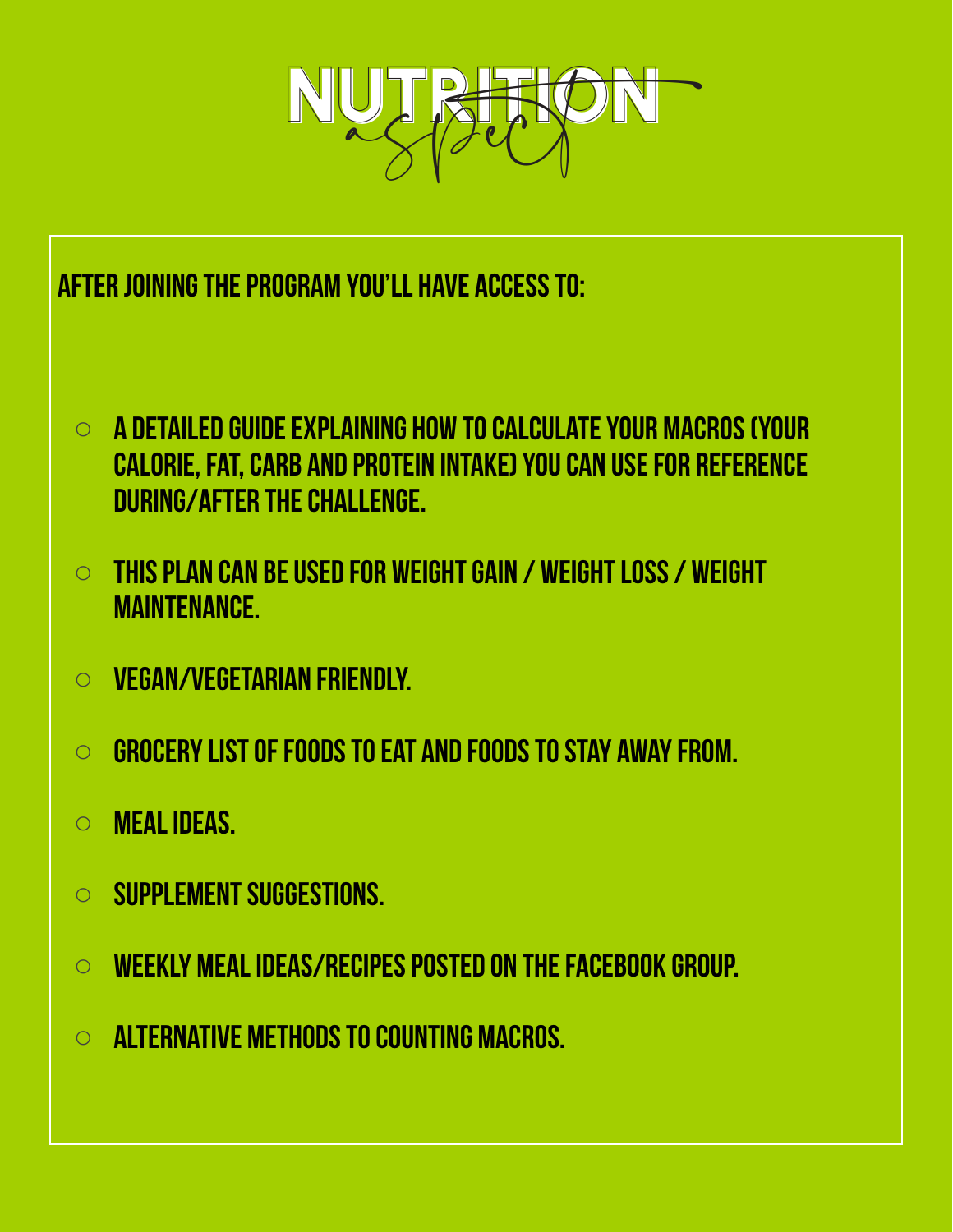

### After joining the program you'll have access to:

- $\circ$  Six weeks of different routines to be followed five days a week (different routines each  $\circ$ week) with detailed instructions such as exercise, amount of sets, repetitions and resting time. Check the next page for an exercise demo/sample!
- $\circ$  Routines are five days a week and sessions last between 1-1.5 hours.
- $\circ$  Includes HITT cardio, bodybuilding exercises (weight lifting), stretching routines, warm up routines.
- $\circ$  Gym or at home (you can alternate between the two options)!
- $\circ$  You will be training full body (chest, ABS, BACK, Biceps/Triceps, Shoulders ,Quads, hamstrings, calves, glutes).
- $\circ$  video demos for all routines are provided on a private vimeo account (VIDEOS all have direct LINKS SO NO HASSLE TO ACCESS THEM!).

#### Equipment needed to follow this guide: GYM OPTION

- RESISTANCE BANDS
- $\circ$  Hip Abduction Machine
- $\circ$  Hip adduction Machine<br> $\circ$  FG PRESS MACHINE
- **LEG PRESS MACHINE**
- Smith Machine
- **DUMBBELLS**<br>○ **ASSISTED PI**
- Assisted Pull-Up Machine
- Cable Machine
- BARBELLS<br>○ GYM MATT
- **GYM MATT**

#### HOME OPTION

- **GYM MATT**
- Latex resistance bands
- **Cotton resistance bands**
- KETTLEBELL<br>○ nimrrfils
- **DUMBBELLS (TWO)**
- Ankle Weights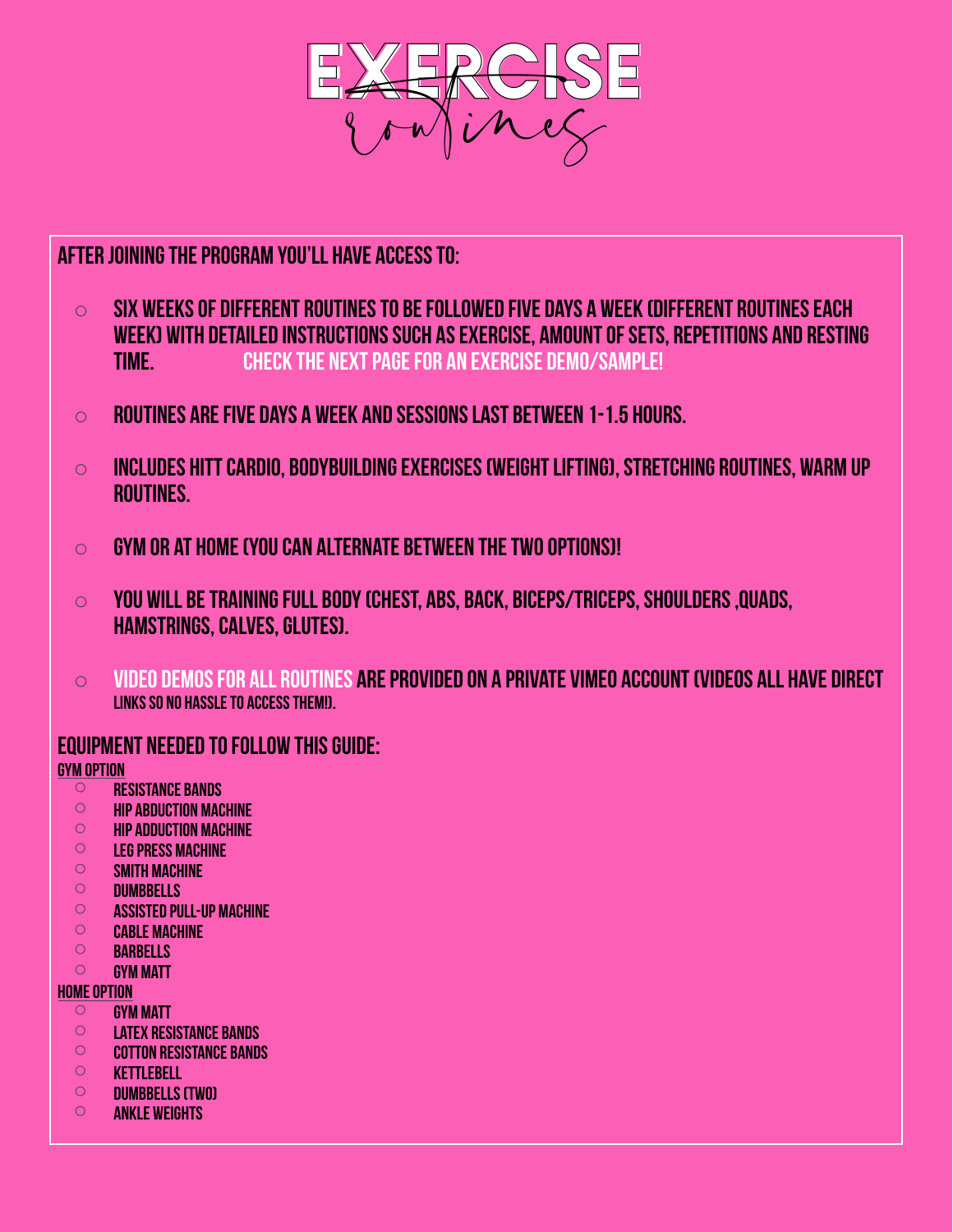

## ACTIVATION CIRCUIT **CLICK HERE FOR VIDEO DEMOS:** *<https://vimeo.com/album/5861903>* **PASSWORD:** SSUC

| <b>SET</b> | <b>WARM UP</b>      | <b>SE</b><br><b>TS</b> | <b>REPS/TIME</b>            | <b>HASHTAG</b>      |
|------------|---------------------|------------------------|-----------------------------|---------------------|
| A1         | <b>BANDED CLAMS</b> |                        | <b>AMRAP 45 SECONDS E/L</b> | #dnfbandedclams     |
| A2         | BANDED<br>KICKBACKS | C<br>J                 | <b>AMRAP 45 SECONDS E/L</b> | #dnfbandedkickbacks |

workouts are in albung

for usy cass!

## **CLICK HERE FOR VIDEO DEMOS:** *<https://vimeo.com/album/5861913>*

**PASSWORD:** SSUC



| <b>SET</b>     | <b>EXERCISE</b>             | <b>SETS &amp; REPS</b>                                                                                                                        | <b>REST TIME</b>                                                          | <b>HASHTAG</b>             |
|----------------|-----------------------------|-----------------------------------------------------------------------------------------------------------------------------------------------|---------------------------------------------------------------------------|----------------------------|
| A1             | <b>BALL PASSES</b>          | 3 SETS OF 20 REPS                                                                                                                             | 30 SECONDS BETWEEN SET                                                    | #dnfballpasses             |
| A2             | <b>PLANKS</b>               | 3 SETS OF 45 SEC HOLDS                                                                                                                        | 30 SECONDS BETWEEN SET                                                    | #dnfplanks                 |
| B <sub>1</sub> | SMITH CALF RAISES           | 4 SETS OF 21 REPS<br>7 IN/7 STRAIGHT/7 OUT<br>(CHECK VIDEO)                                                                                   | 30 SECONDS BETWEEN SET<br><b>SLOW &amp; CONTROLLED</b>                    | #dnfsmithmachinecalfraises |
| C <sub>1</sub> | SMITH ROMANIAN<br>DEADLIFT  | 3 SETS OF 20 REPS<br><b>LIGHT WEIGHT</b>                                                                                                      | 30 SECONDS BETWEEN SET<br><b>SLOW &amp; CONTROLLED</b>                    | #dnfsmithromaniandeadlift  |
| D <sub>1</sub> | SMITH SUMO DEADLIFT         | 3 SETS OF 15 REPS<br><b>HEAVY WEIGHT</b>                                                                                                      | <b>30 SECONDS BETWEEN SET</b><br><b>WIDE STANCE</b>                       | #dnfsmithsumodeadlift      |
| E <sub>1</sub> | SMITH HIPTHRUSTS            | SET1: 16 REPS HEAVY WEIGHT<br>SET2 -18 REPS MEDIUM<br><b>WEIGHT</b><br>SET3 - 20 REPS LIGHT WEIGHT<br>SET4 - 22 REPS LIGHTER<br><b>WEIGHT</b> | 30 SECONDS BETWEEN SET<br><b>HOLD &amp; SQUEEZE AT TOP FOR 5 SECONDS.</b> | #dnfsmithhipthrusts        |
| F <sub>1</sub> | SMITH STEP-UPS              | 3 SETS OF 20 REPS E/L<br><b>LOW WEIGHT</b>                                                                                                    | 30 SECONDS BETWEEN SET<br><b>SLOW &amp; CONTROLLED</b>                    | #dnfsmithstepups           |
| G <sub>1</sub> | <b>ABDUCTIONS</b>           | 3 SETS<br><b>LIGHT WEIGHT</b>                                                                                                                 | <b>AMRAP 30 SECONDS</b><br><b>NO BREAK GO INTO TO G2</b>                  | #dnfabductions             |
| G <sub>2</sub> | <b>BANDED LATERAL WALKS</b> | 3 SETS                                                                                                                                        | <b>AMRAP 30 SECONDS E/L</b><br><b>30 SECONDS THEN GO INTO G1</b>          | #dnfbandedkickbacks        |